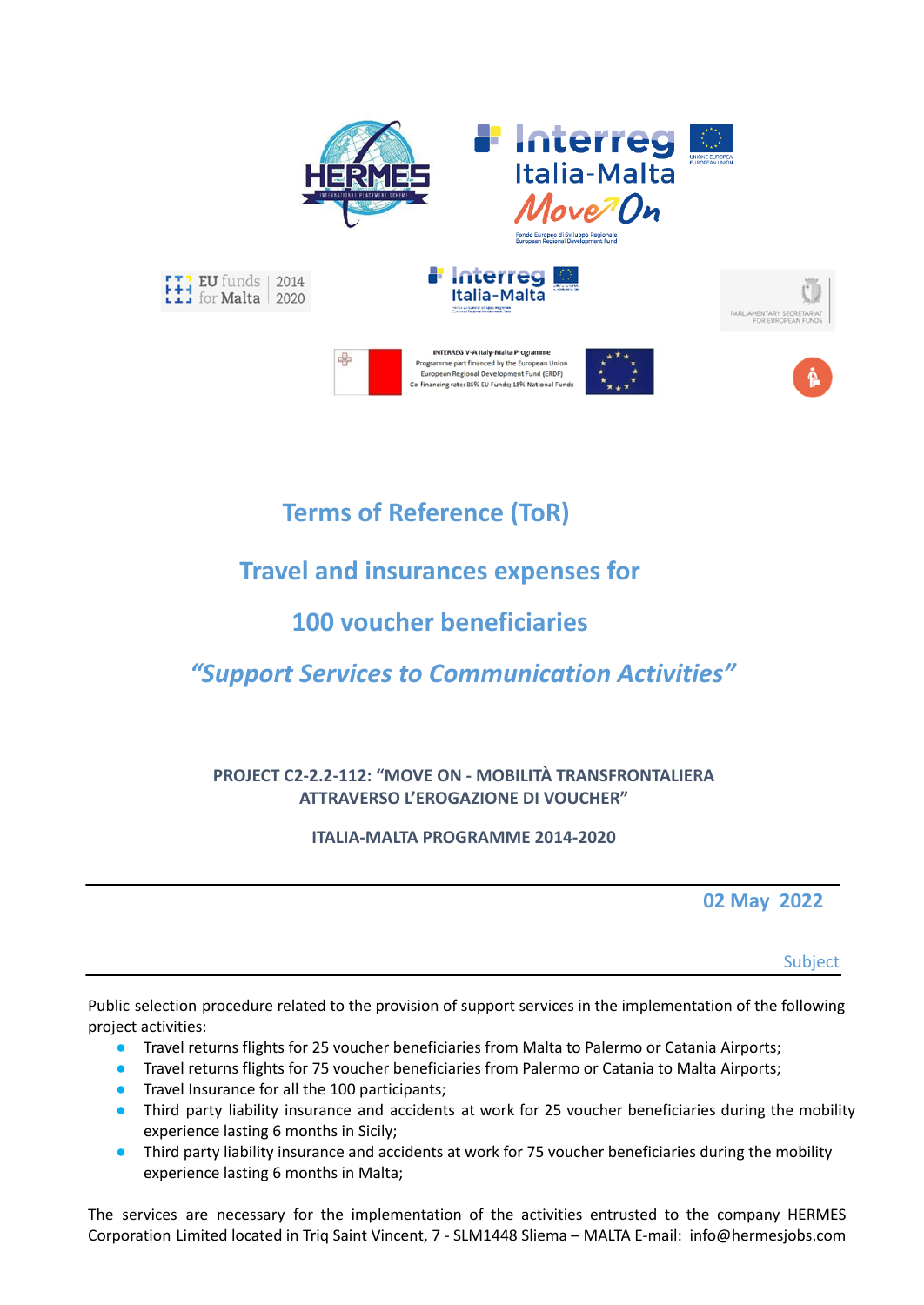(hereafter HERMES) under the PROJECT C2-2.2-112: "MOVE ON - MOBILITÀ TRANSFRONTALIERA ATTRAVERSO L'EROGAZIONE DI VOUCHER" and, in particular, of those falling within WPC Communication – Activity C.3.

**Background** 

The PROJECT C2-2.2-112: "MOVE ON - MOBILITÀ TRANSFRONTALIERA ATTRAVERSO L'EROGAZIONE DI VOUCHER" is an EU territorial cooperation project co-financed by the EU under the Interreg V-A Italy-Malta 2014 - 2020, Priority Axis 2 "Competitiveness of small and medium-sized enterprises".

The "MOVE ON" project aims to promote a better equilibrium in the cross-border labor market by supporting cross-border mobility pathways for young people and recent graduates.

In particular, the project will promote job placement internships, through the provision of vouchers and related support services (administrative, management, user assistance, promotion, information, dissemination and capitalization of results).

The recipients of mobility vouchers will be identified through a public-evidence procedure and will fall into the following categories: not-employed, unemployed, disadvantaged people.

## Expected results:

Provision of 100 vouchers for cross-border mobility paths for employment internships of young and new graduates located in in the cooperation area (approximately 75 in Sicily and 25 in Malta).

The overall objective of the project is to promote employment opportunities for young people by promoting mobility processes within the cross-border area.

The project activities will carry out:

- 100 internships at 50 micro, small and medium-sized enterprises
- 2 national agreements between companies and stakeholders participating in the project
- 1 cross-border network between companies and stakeholders participating in the project

## **Project Lead Partner:**

ASS.FOR.SEO. Società Consortile ar.l.

## **Project Partners:**

HERMES Corporation Limited

## **Associated Partners:**

1-Università degli Studi di Palermo – Dipartimento di Scienze Psicologiche, Pedagogiche, dell'Esercizio fisico e della Formazione

2-Sicindustria – Associazione Industriali delle Province di Agrigento, Caltanissetta, Enna, Messina, Palermo, Ragusa, Trapani

3-Camera di Commercio Industria Artigianato e Agricoltura di Palermo ed Enna

4-Istituto di Formazione Politica "Pedro Arrupe" – Centro Studi Sociali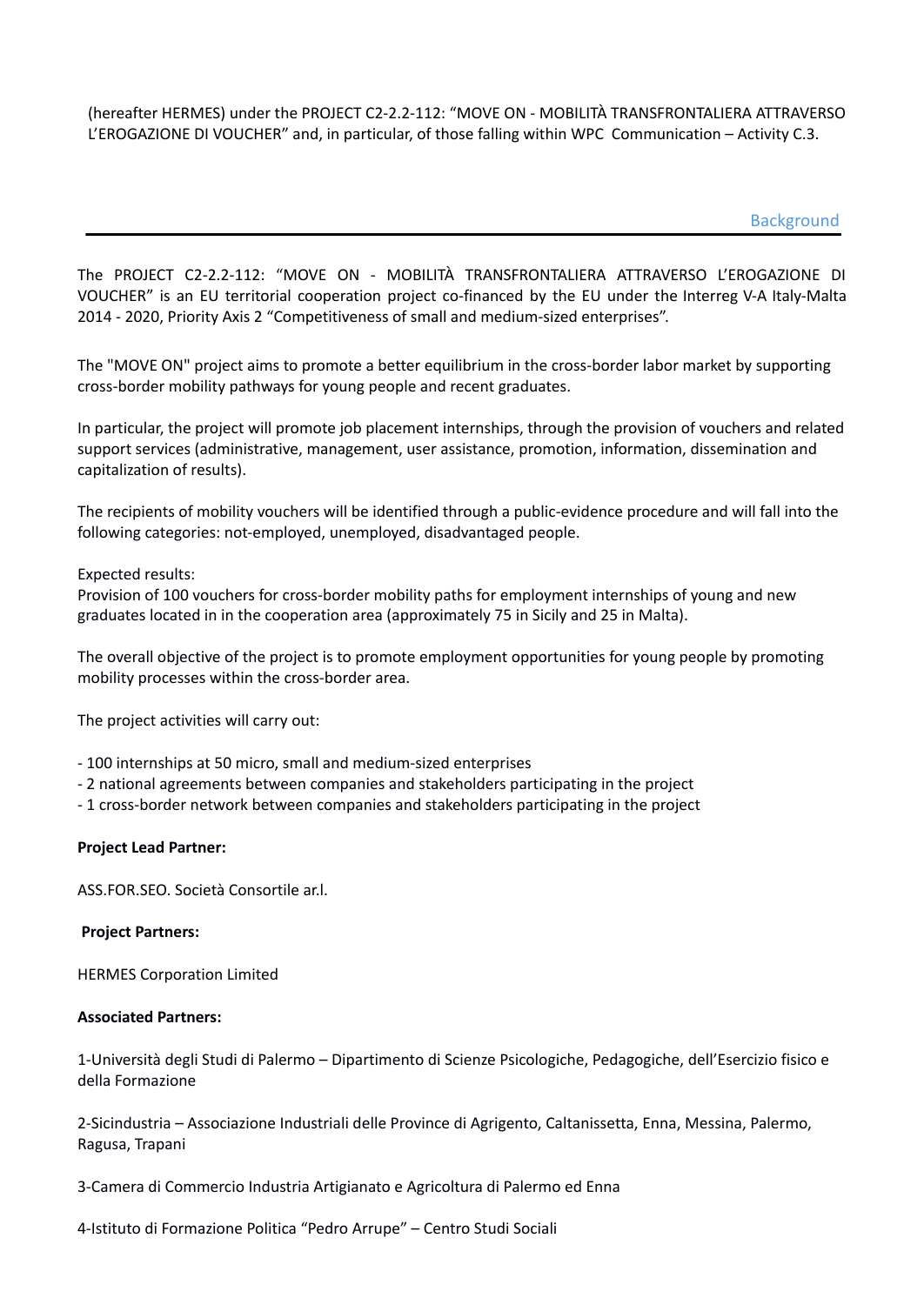5-Centro Siciliano Sturzo

6-North Harbour Ltd.

7-Platinum Development Ltd.

8-ST Hotels Ltd.

9-ST Properties Ltd.

10-Regione Siciliana – Assessorato della famiglia, delle politiche sociali e del lavoro – Dipartimento della famiglia e delle politiche sociali

The project duration is 30 months (Start Date: 02.11.2020 - End Date: 01.05.2023) with a total budget of: 2.840.000,00 € ERDF Contribution of which: 2.414.000,00 €.

Within this framework, HERMES is selecting a supplier/travel agency/tour operator/external company to which it will subcontract some service related to the implementation of communication activities of which it is responsible. In particular, the services that will be related to carrying out on behalf of the HERMES of communication activities will include:

- Travel returns flights for 25 voucher beneficiaries from Malta to Palermo or Catania Airports;
- Travel returns flights for 75 voucher beneficiaries from Palermo or Catania to Malta Airports;
- **•** Travel Insurance for all the 100 participants;
- Third party liability insurance and accidents at work for 25 voucher beneficiaries during the mobility experience lasting 6 months in Sicily;
- Third party liability insurance and accidents at work for 75 voucher beneficiaries during the mobility experience lasting 6 months in Malta;

To these ends, by means of market research HERMES will identify a qualified suppliers/consultants evaluating the cheapest compliant offer (Price Award). The contract will be awarded to the tender offering the lowest quotation.

To these ends, by the official publication of the present Term of Reference and after comparing all the offers received, HERMES will identify a qualified supplier/travel agency/tour operator/external company and evaluating the cheapest compliant offer (Price Award). The contract will be awarded to the tender offering the lowest quotation.

Description of the Service

## 1. Objectives of the contract

The main objective of the contract is to contribute to the goals of the MOVE -ON project by subcontracting services that are necessary for the implementation of the tasks forming part of the activities that the HERMES needs to carry out within the project.

The services will be accomplished through the execution of the tasks as described in the following paragraph.

## 2. Detailed description of the tasks to be performed and deliverables to be achieved

## Travel and insurances expenses for 100 voucher beneficiaries.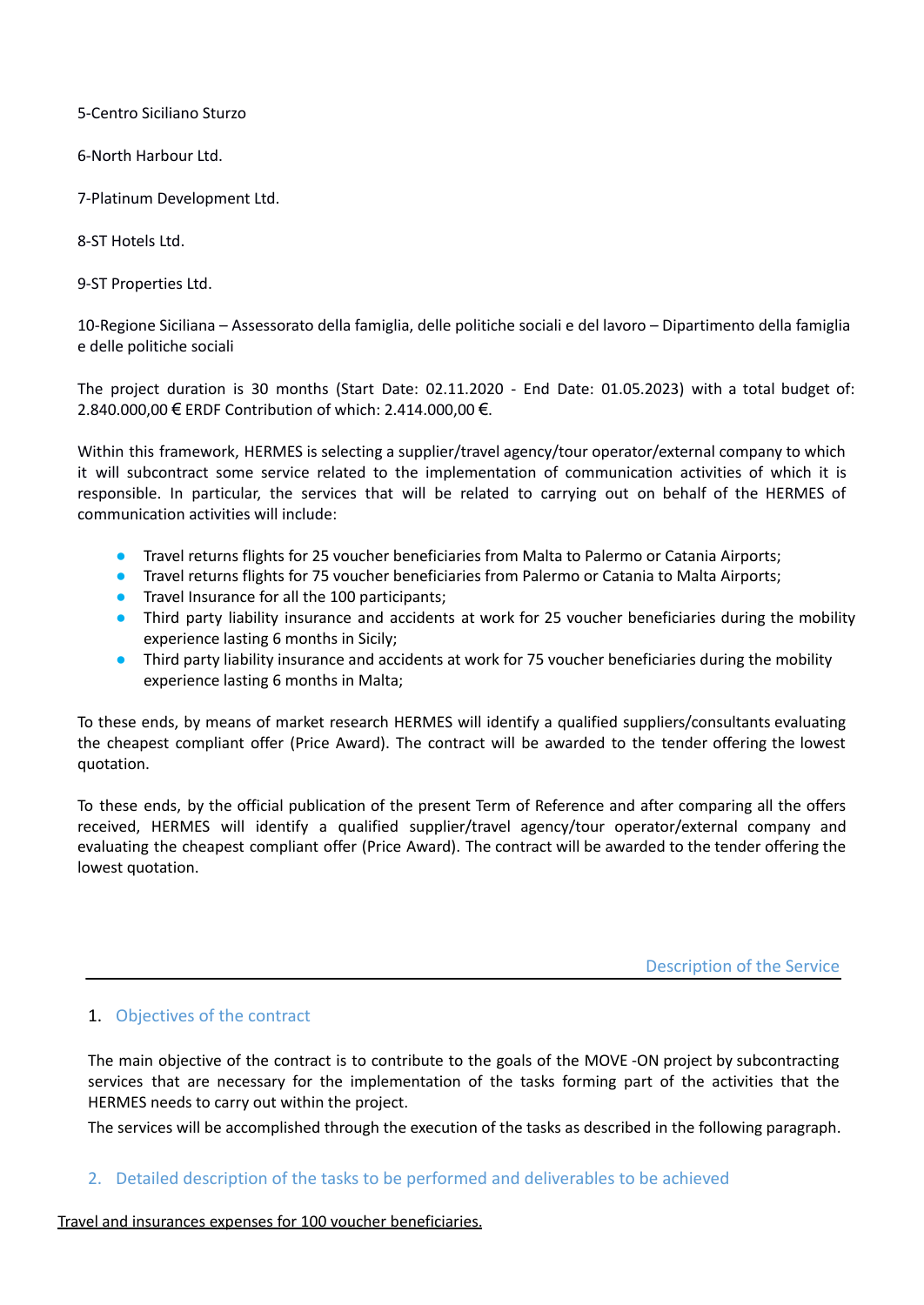Public selection procedure related to the provision of support services in the implementation of the following project activities:

- Travel returns flights for 25 voucher beneficiaries from Malta to Palermo or Catania Airports;
- Travel returns flights for 75 voucher beneficiaries from Palermo or Catania to Malta Airports;
- **•** Travel Insurance for all the 100 participants;
- Third party liability insurance and accidents at work for 25 voucher beneficiaries during the mobility experience lasting 6 months in Sicily;
- Third party liability insurance and accidents at work for 75 voucher beneficiaries during the mobility experience lasting 6 months in Malta;

The 25 voucher beneficiaries that from Malta will go to have their mobility experience in Sicily, whose name and details will be communicated in the next weeks will leave in three different period, presumably on June, September, October 2022.

The 75 voucher beneficiaries that from Sicily will go to have their mobility experience in Malta, whose name and details will be communicated in the next weeks will leave in three different period, presumably on June, September, October 2022.

The departure period may be change due to COVID  $-$  19 pandemics and/or due to a potential extension of project activities after a formal decision of the main Programme bodies.

#### Other specifications

To ensure the quality of the service, the Contractor shall guarantee appropriate and consistent standards in its execution. Moreover, the Contractor must produce task related documents and communication in a high-level English.

Contractual and financial terms

The fees will be paid in no. 3 installments on presentation of a duly-issued and detailed invoices.

Other conditions for the payments:

- Satisfactory acceptance of services;

- Submission by the Service Provider of a detailed invoice/claim for expenses.

Reporting

The Contractor must report to HERMES about the achievements of the entrusted tasks, by providing electronic flight tickets and copy of insurances.

## Payment Instructions

The payment term for the invoices will be: Bank transfer within 30 days after the acceptance of the original invoice. The bank account details will be asked to the Contractor. HERMES maintains the right to require additional fiscal documentation if considered needed. The tax legislation in force at the date of acceptance of the offer will be applied.

The Awarded Provider shall submit to HERMES both an electronic (by emailing to info@hermesjobs.com) and the original hard copy of the invoice/claim for expenses.

The invoices have to include the following information:

Header: Hermes Corporation Limited, Triq Saint Vincent, 7 - SLM1448 Sliema – MALTA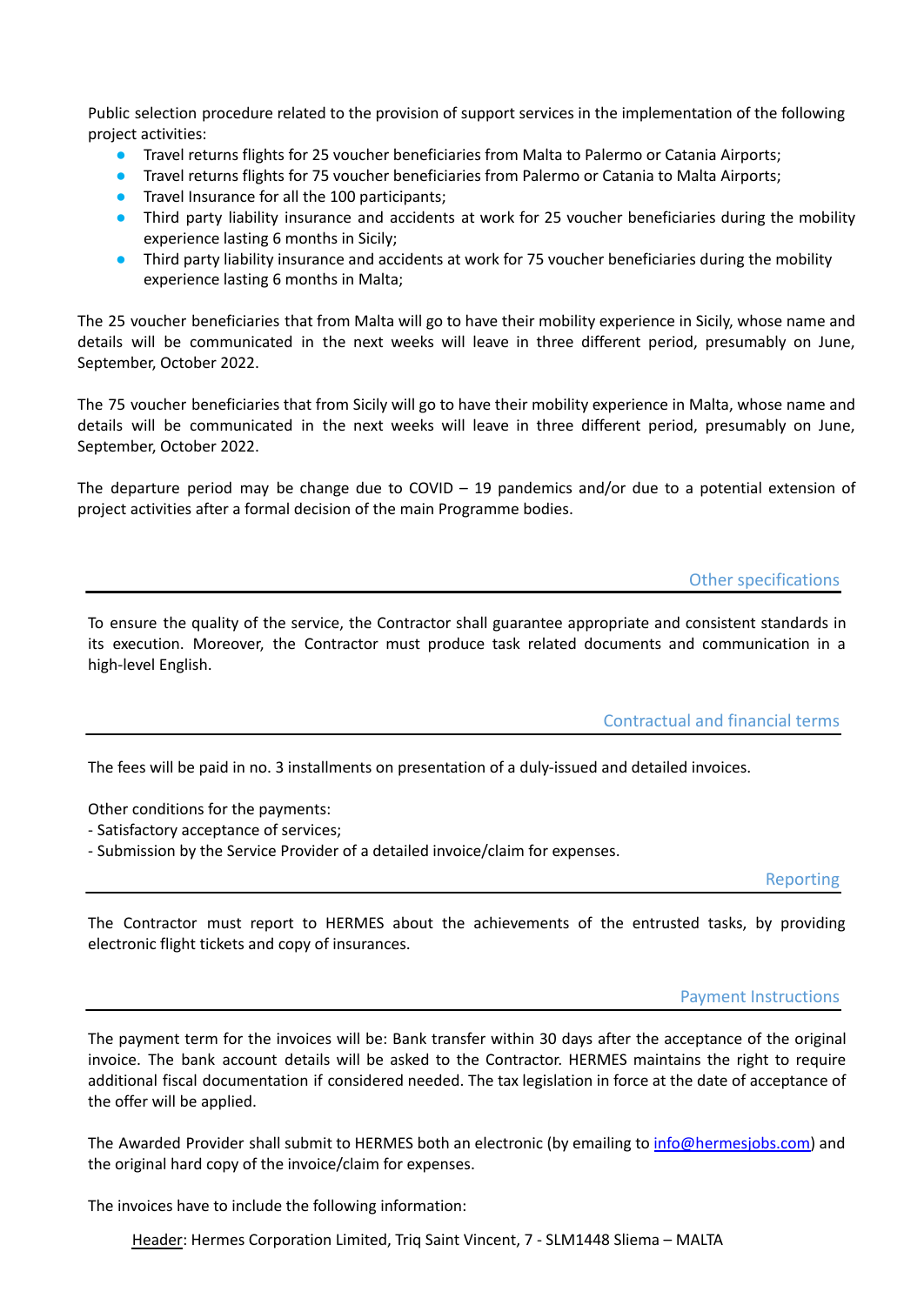VAT code: MT 21070234

Object: "Provision of support services to communication activities – Travel and insurances expenses for 100 voucher beneficiaries PROJECT C2-2.2-112: "MOVE ON - MOBILITÀ TRANSFRONTALIERA ATTRAVERSO L'EROGAZIONE DI VOUCHER" Interreg V-A ITALIA-MALTA PROGRAMME 2014-2020 – "

Description: Details of the service provided.

Hermes is not in the condition to pay in advance the invoice.

Duration

The contract is expected to be signed in May 2022. Execution of the tasks is to start upon the entry into force of the contract, which will take place from the date on which it is signed.

Selection Criteria, Evaluation and Award Procedure

## 1. Eligibility

- Citizens in possession of her/his full civil and political rights;
- Against the applicants, no charges shall be pending such as disqualification, prohibition, suspension or decadence, or even indictments, pending convictions and / or preventive measures, pursuant to current legislation;
- 2. Experience and required skills and qualifications of the Applicant
	- The Applicant should have the following experience and skills: - Minimum 5 years' experience in selling travel products (flight tickets and insurance products);
	- Applicant shall have full technical ability to perform the service described in this ToR.
	- Having VAT number (or availability to request a VAT number in May 2022).

## 3. How apply

All interested bidders should submit a quotation respecting the following requirements.

| <b>Instruction to Proposers</b> | <b>Specific Requirements</b>                                      |
|---------------------------------|-------------------------------------------------------------------|
| Deadline for the submission     | 20 May 2022 - by 15:00 PM. (Rome time GMT+1).                     |
| the offer                       | Any offers received after this date and time will not be accepted |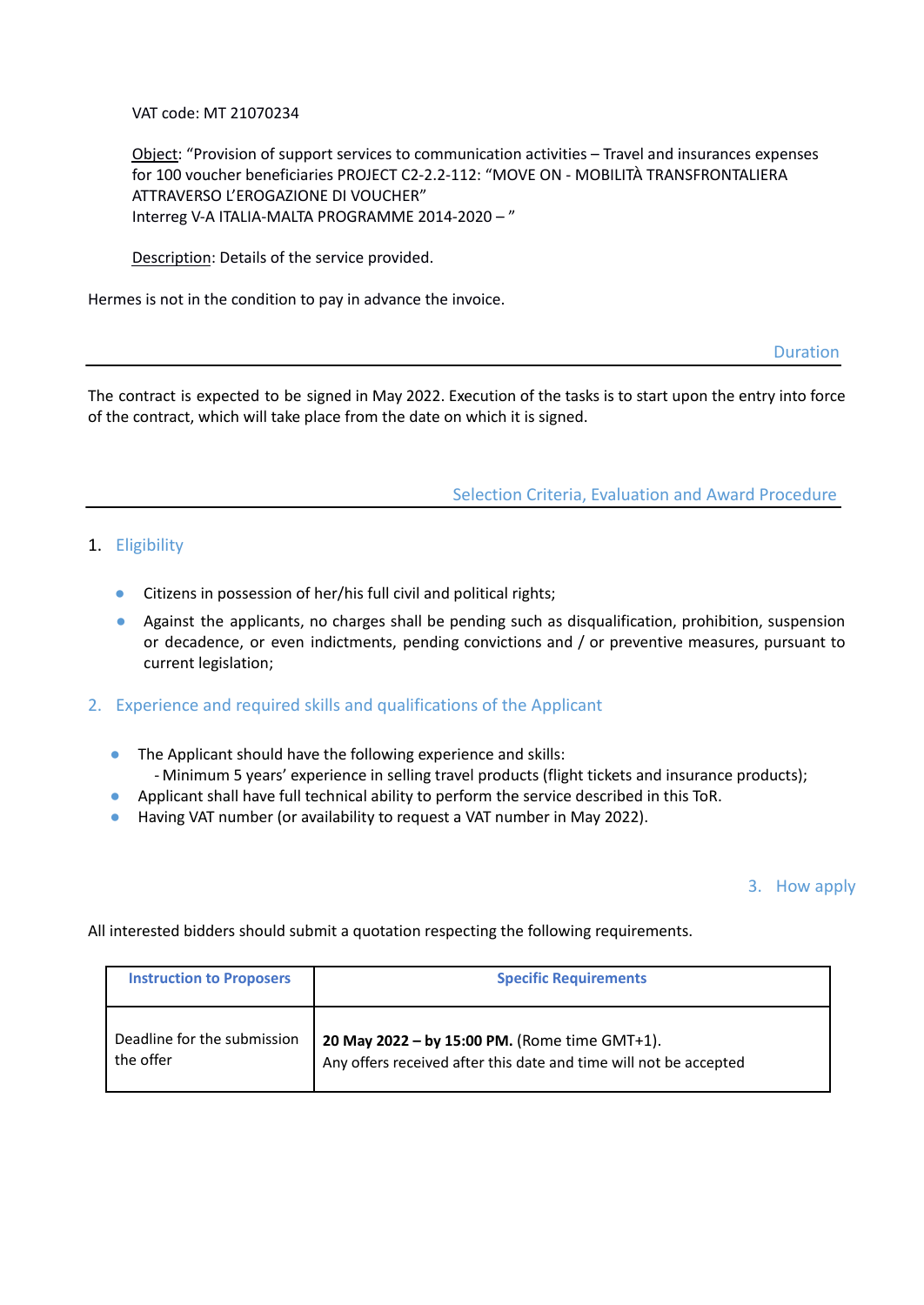| How to submit the offer              | The candidate must send in PDF format to the following e-mail address:<br>info@hermesjobs.com with the following subject: "Travel and insurances<br>for 100 voucher beneficiaries - support services to<br>expenses<br>communication activities - PROJECT C2-2.2-112: "MOVE ON - MOBILITÀ<br>TRANSFRONTALIERA ATTRAVERSO L'EROGAZIONE DI VOUCHER" Interreg<br>V-A ITALIA-MALTA PROGRAMME 2014-2020".<br>The application must include the following documents in English language:<br>Economic quotation in Euro included VAT (taking to account that<br>the amount available for this service is $\epsilon$ 400,00 included VAT per single<br>participant). |
|--------------------------------------|-------------------------------------------------------------------------------------------------------------------------------------------------------------------------------------------------------------------------------------------------------------------------------------------------------------------------------------------------------------------------------------------------------------------------------------------------------------------------------------------------------------------------------------------------------------------------------------------------------------------------------------------------------------|
| Language for submitting the<br>offer | English only                                                                                                                                                                                                                                                                                                                                                                                                                                                                                                                                                                                                                                                |
| Currencies                           | EURO $(E)$                                                                                                                                                                                                                                                                                                                                                                                                                                                                                                                                                                                                                                                  |

The sending of the offer does not in any way constrain HERMES to request the service in question.

## 4. Invitation, selection, evaluation and award criteria

As a subcontractor, HERMES will award the service on the basis of the lowest price, following the procedure specified below:

- HERMES after receiving all the offers, respecting and guaranteeing the principles of transparency, equal treatment, non-discrimination and competition, will carry on in comparing the economic offers.
- Information about the present procedure is published in HERMES's official website ( https://www.hermesmalta.com/)
- Bidders shall send their offers **no later than 15:00 of 20 May 2022** to the email address indicated above. Offers received after the aforementioned deadlines will not be evaluated.
- Offers shall be sent in Euro and VAT included.
- As a first step, HERMES will assess if the bids meet the eligibility requirements and the experience and required skills of the applicant. Secondly, HERMES will evaluate the offers on the basis of the lowest price.
- The maximum amount payable for the services described above may not exceed the amount of **€ 400,00** (four hundred euros), included VAT per single participant. Any higher offers will be declared ineligible.

## Other issues

HERMES will proceed to award the tender even in case a single valid candidature is received, in the case that it is considered appropriate and convenient.

If two or more offers of the same amount will be received, HERMES will contact the bidders and conduct interviews via telephone, in order to better evaluate the offers.

HERMES, as a contracting entity, reserves the right not to proceed with the awarding of contracts if no offer is convenient or suitable in relation to the subject of the contract, without the bidders having nothing to claim, not even as a pre-contractual liability.

All the charges and risks relating to the activities and obligations necessary for fulfilling the contract, being considered part of the agreed remuneration, shall be borne by the Contractor.